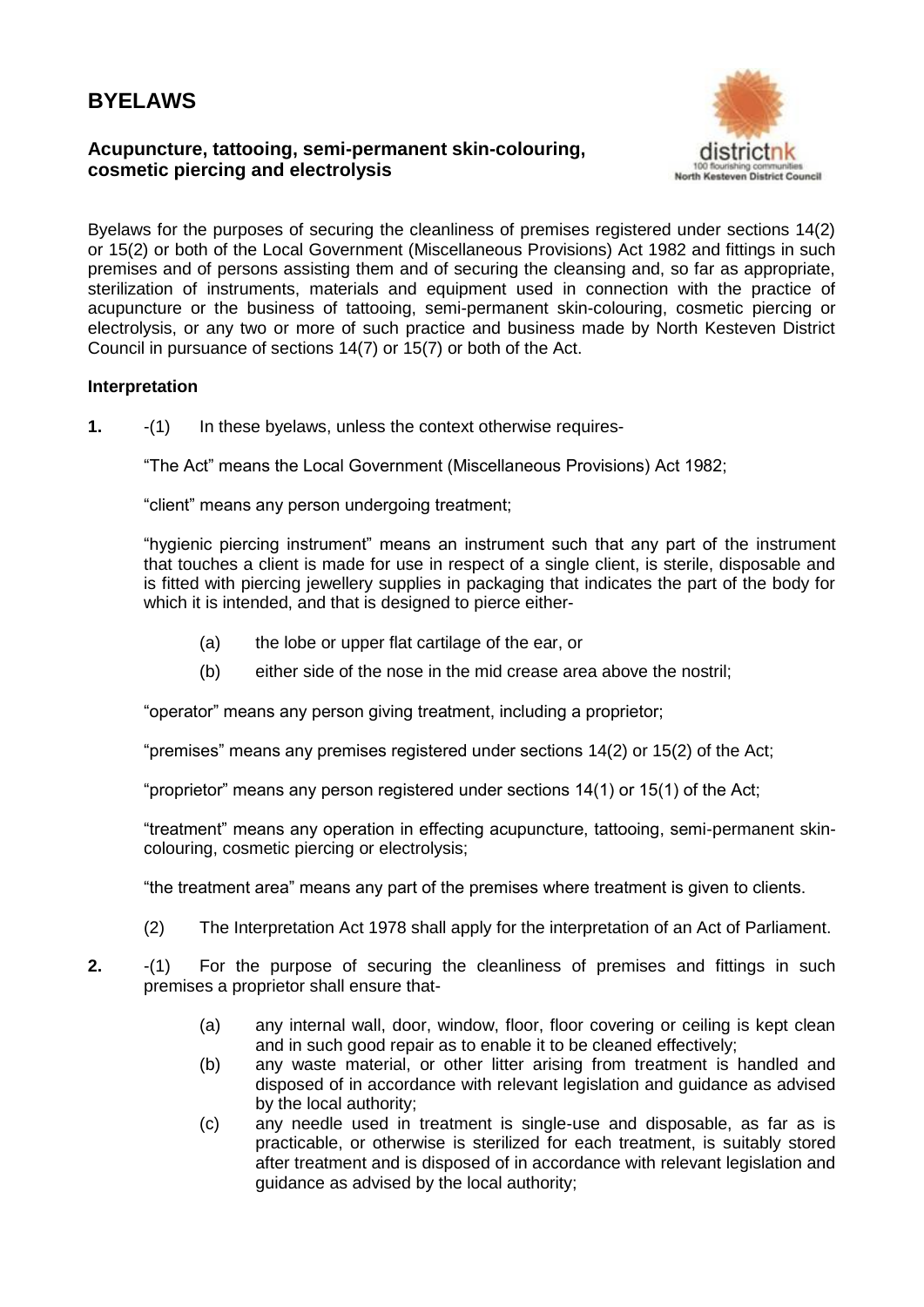- (d) any furniture or fitting in premises is kept clean and in such good repair as to enable it to be cleaned effectively;
- (e) any table, couch or seat used by a client in the treatment area which may become contaminated with blood or other body fluids, and any surface on which a needle, instrument or equipment is placed immediately prior to treatment has a smooth impervious surface which is disinfected-
	- (i) immediately after use; and
	- (ii) at the end of each working day.
- (f) any table, couch, or other item of furniture used in treatment is covered by a disposable paper sheet which is changed for each client;
- (g) no eating, drinking, or smoking is permitted in the treatment area and a notice or notices reading "No Smoking", and "No Eating or Drinking" is prominently displayed there.
- (2)(a) Subject to sub-paragraph (b), where premises are registered under section 14(2) (acupuncture) or 15(2) (tattooing, semi-permanent skin colouring, cosmetic piercing and electrolysis) of the 1982 Act, a proprietor shall ensure that treatment is given in a treatment area used solely for giving treatment;
- (b) Sub-paragraph (a) shall not apply if the only treatment to be given in such premises is ear-piercing or nose-piercing using a hygienic piercing instrument.
- (3)(a) Subject to sub-paragraph (b), where premises are registered under section 15(2) (tattooing, semi-permanent skin-colouring and cosmetic piercing) of the 1982 Act, a proprietor shall ensure that the floor of the treatment area is provided with a smooth impervious surface;
- (b) Sub-paragraph (a) shall not apply if the only treatment to be given in such premises is ear-piercing or nose-piercing using a hygienic piercing instrument.
- **3.** -(1) For the purpose of securing the cleansing and so far as is appropriate, the sterilization of needles, instruments, jewellery, materials and equipment used in connection with treatment-
	- (a) an operator shall ensure that-
		- (i) any gown, wrap or other protective clothing, paper or other covering, towel, cloth or other such article used in treatment-
			- (aa) is clean and in good repair and, so far as is appropriate, is sterile;
			- (bb) has not previously been used in connection with another client unless it consists of a material which can be and has been adequately cleansed and, so far as is appropriate, sterilized.
		- (ii) any needle, metal instrument, or other instrument or equipment used in treatment or for handling such needle, instrument or equipment and any part of a hygienic piercing instrument that touches a client is sterile;
		- (iii) any jewellery used for cosmetic piercing by means of a hygienic piercing instrument is sterile;
		- (iv) any dye used for tattooing or semi-permanent skin-colouring is sterile and inert;
		- (v) any container used to hold dye for tattooing or semi-permanent skincolouring is either disposed of at the end of each treatment or is cleaned and sterilized before re-use.
	- (b) a proprietor shall provide-
		- (i) adequate facilities and equipment for-
			- (aa) cleansing; and
			- (bb) sterilization, unless only pre-sterilized items are used.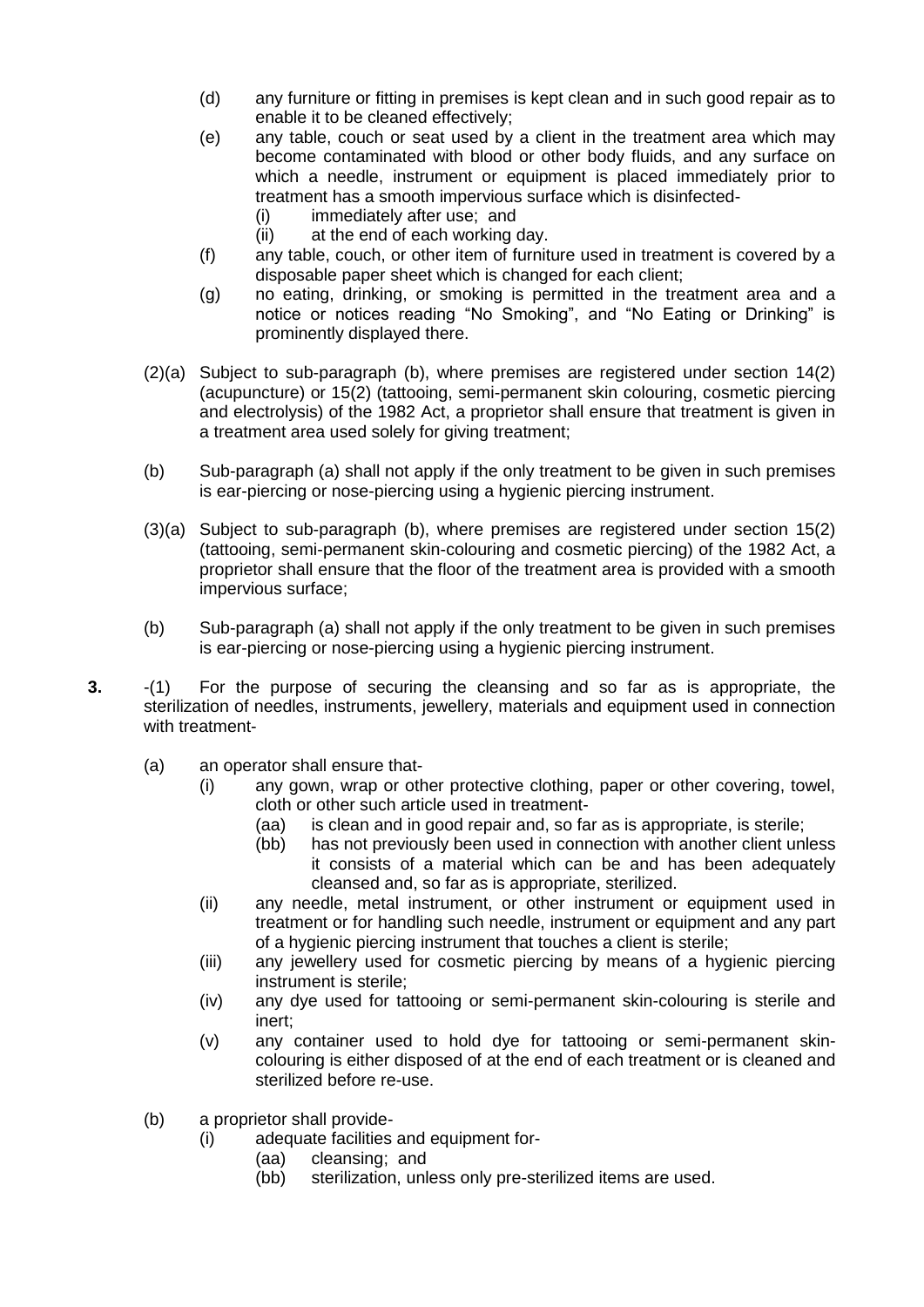- (ii) sufficient and safe gas points and electrical socket outlets;
- (iii) an adequate and constant supply of clean hot and cold water on the premises;
- (iv) clean and suitable storage which enables contamination of the articles, needles, instruments and equipment mentioned in paragraphs 3(1)(a)(i), (ii), (iii), (iv) and (v) to be avoided as far as possible.
- **4.** -(1) For the purpose of securing the cleanliness of operators, a proprietor-
	- (a) shall ensure that an operator-
		- (i) keeps his hands and nails clean and his nails short;
		- (ii) keeps any open lesion on an exposed part of the body effectively covered by an impermeable dressing;
		- (iii) wears disposable examination gloves that have not previously been used with another client, unless giving acupuncture otherwise than in the circumstances described in paragraph 4(3).
		- (iv) Wears a gown, wrap or protective clothing that is clean and washable, or alternatively a disposable covering that has not previously been used in connection with another client;
		- (v) Does not smoke or consume food or drink in the treatment area and
		- (b) shall provide-
			- (i) suitable and sufficient washing facilities appropriately located for the sole use of operators, including an adequate and constant supply of clean hot and cold water, soap or detergent; and
			- (ii) suitable and sufficient sanitary accommodation for operators.
		- (2) Where an operator carries out treatment using only a hygienic piercing instrument and a proprietor provides either a hand hygienic gel or liquid cleaner, the washing facilities the proprietor provides need not be for the sole use of the operator.
		- (3) Where an operator gives acupuncture a proprietor shall ensure that the operator wears disposable examination gloves that have not previously been used with another client is-
			- (a) the client is bleeding or has an open lesion on an exposed part of his body; or
			- (b) the client is known to be infected with a blood-borne virus; or
			- (c) the operator has an open lesion on his hand; or
			- (d) the operator is handling items that may be contaminated with blood or other body fluids.
- **5.** A person registered in accordance with sections 14 (acupuncture) or 15 (tattooing, semipermanent skin-colouring, cosmetic piercing and electrolysis) of the Act who visits people at their request to give them treatment should observe the requirements relating to an operator in paragraphs 3(1)(a) and 4(1)(a).
	- **6.** The byelaws relating to Acupuncture, Ear Piercing and Electrolysis, and Tattooing that were made by North Kesteven District Council on the 3<sup>rd</sup> July 1986 and were confirmed by the Secretary of State for Social Services on 17<sup>th</sup> September 1986 are revoked.

The COMMON SEAL of NORTH KESTEVEN DISTRICT COUNCIL was hereunto affixed in the presence of

Authorised Officer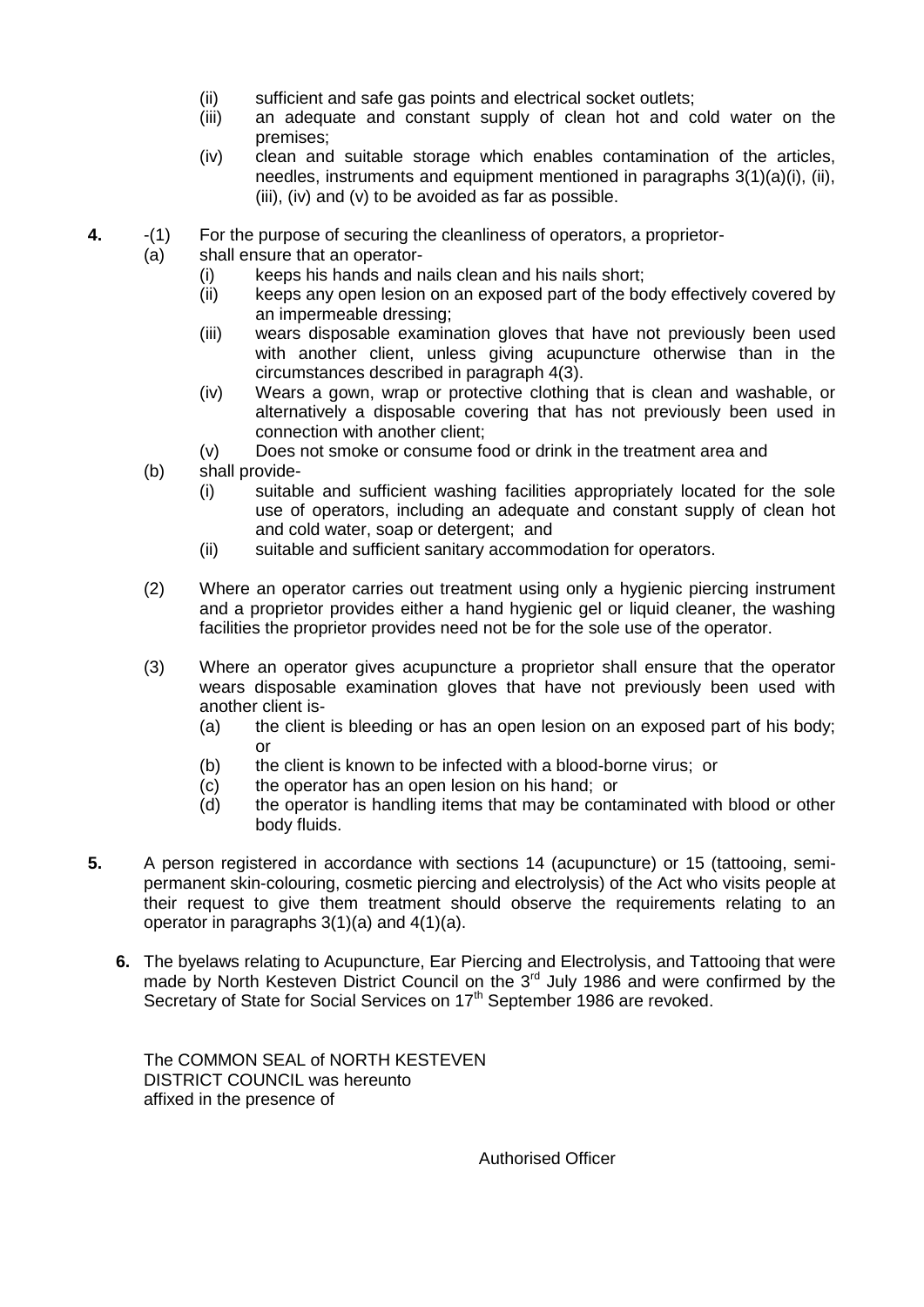The foregoing byelaws are hereby confirmed by the Secretary of State for Health on  $14<sup>th</sup>$  February 2007 and shall come into force on 1<sup>st</sup> March 2007.

DR A L WIGHT Member of the Senior Civic Service Department of Health

## **NOTE – THE FOLLOWING DOES NOT FORM PART OF THE BYELAWS**

Proprietors shall take all reasonable steps to ensure compliance with these byelaws by persons working on premises. Section 16(9) of the Local Government (Miscellaneous Provisions) Act 1982 provides that a registered person shall cause to be prominently displayed on the premises a copy of these byelaws and a copy of any certificate of registration issued to him under Part VIII of the Act. A person who contravenes section 16(9) shall be guilty of an offence and liable on summary conviction to a fine not exceeding level 2 on the standard scale (see section 16(10)).

Section 16 of the Local Government (Miscellaneous Provisions) Act 1982 also provides that any person who contravenes these byelaws shall be guilty of an offence and liable on summary conviction to a fine not exceeding level 3 on the standard scale. If a person registered under Part VIII of the Act is found guilty of contravening these byelaws the Court may, instead of or in addition to imposing a fine, order the suspension or cancellation of the person's registration. A court which orders the suspension or cancellation of a person's registration may also order the suspension or cancellation of the registration of the premises in which the offence was committed if such premises are occupied by the person found guilty of the offence. It shall be a defence for the person charged under the relevant sub-sections of section 16 to prove that he took all reasonable precautions and exercised all due diligence to avoid commission of the offence.

Nothing in these byelaws extends to the practice of acupuncture, or the business of tattooing, semi-permanent skin-colouring, cosmetic piercing or electrolysis by or under the supervision of a person who is registered as a medical practitioner, or to premises in which the practice of acupuncture, or business of tattooing, semi-permanent skin-colouring, cosmetic piercing, electrolysis is carried out by or under the supervision of such a person.

The legislative provisions relevant to acupuncture are those in section 14. The provisions relevant to treatment other than acupuncture are in section 15.

The key differences in the application of requirements in respect of the various treatments are as follows:

*The references in the introductory text to provisions of section 14 (acupuncture) of the Local Government (Miscellaneous Provisions) Act 1982* **only apply to acupuncture.**

*The references in the introductory text to provisions of section 15 (tattooing, semi-permanent skincolouring, cosmetic piercing and electrolysis) of the Local Government (Miscellaneous Provisions) Act 1982* **do not apply to acupuncture.**

*The references in paragraph 1(1) in the definition "premises" to provisions of section 14 (acupuncture)* **only apply to acupuncture.**

*The references in paragraph 1(1) in the definition of "premises" to provisions of section 15 (tattooing, semi-permanent skin-colouring, cosmetic piercing and electrolysis)* **do not apply to acupuncture.**